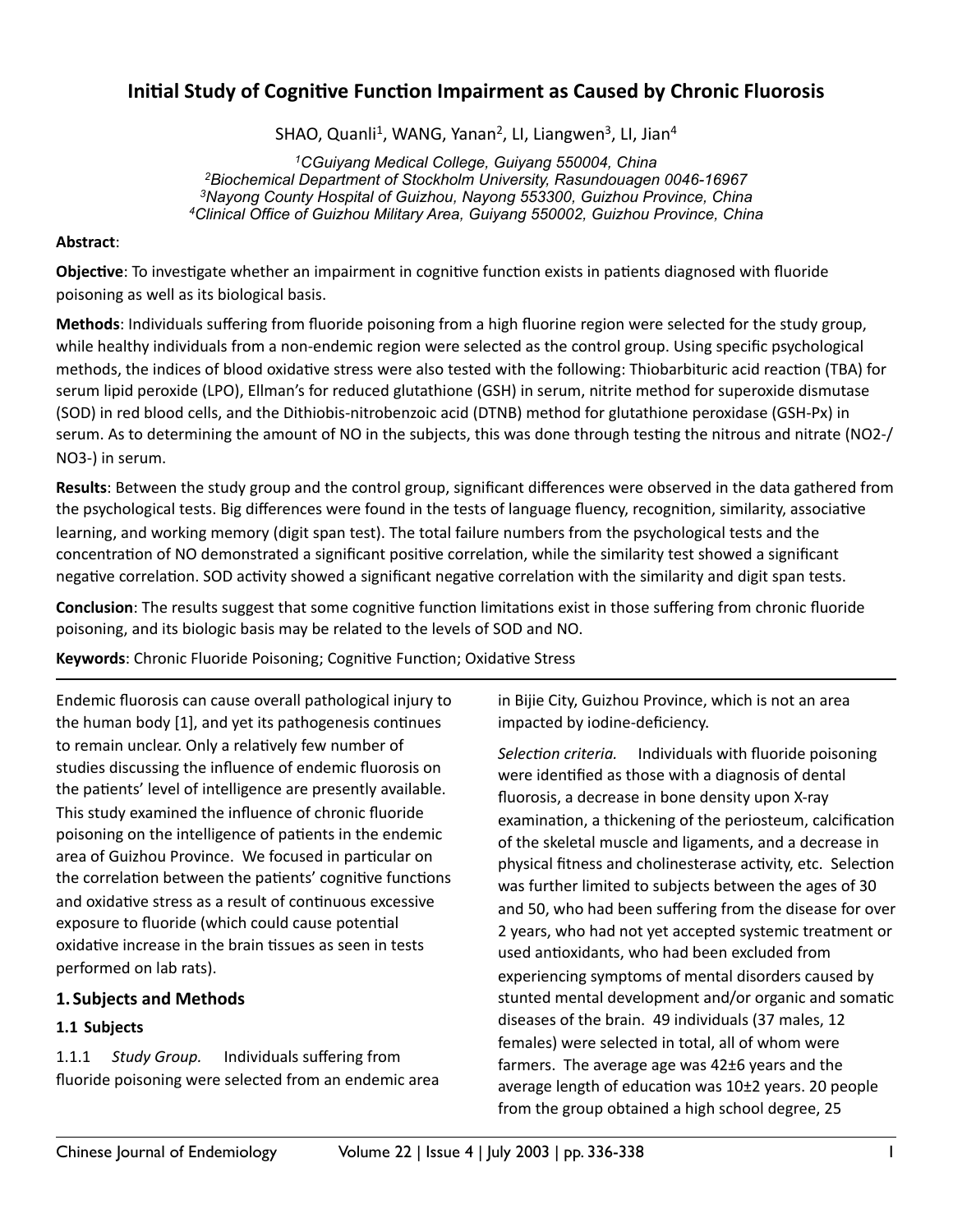completed junior high, and 4 completed their primary studies. The average duration of the disease among these subjects was  $32 \pm 6$  months.

1.1.2 Control group. The subjects were all healthy residents from the Tongren area of Guizhou Province (an area not impacted by neither iodine-deficiency nor endemic fluorosis). Selection criteria. Control subjects could not have any bodily and/or mental diseases and their 1st degree relatives could not have any history of neural and/or mental diseases. We selected controls whose gender, age and education level were not statistically different than that of the study group (P<0.05). 39 people were selected and all were farmers; 26 of this group were males and 13 were females. The average age was  $43\pm6$ , and the average years of completed schooling was  $10±3$  years. 19 of the controls obtained a high school degree, 18 finished junior high, and 2 completed primary school.

### **1.2 Methods**

Neural psychological tests: The study group took the tests one week after being diagnosed with fluoride poisoning, while the control group completed the tests immediately after being selected. The tests that were administered were as follows. The revised version of the Wechsler Adult Intelligence Scale (WAIS-RC), a test used to determine the IQ score of each subject; associative learning (AL) test: AL is a type of language memory and is relevant to the left anterior frontal and temporal lobes; Digital Span (DS) test: DS may be used as a method to test a subject's working memory; Similarity test: it is commonly believed that the similarity test is relevant to

the left temporal lobe and the left prefrontal lobe; Speech fluency test (SFT): SFT is a receptive tool used to estimate the injury inflicted on the prefrontal lobe, especially in the Brocas area; Comprehension test: a test used to check the subject's ability to summarize things.

#### 1.3 Determination of the Blood Oxidative Stress Index

Preparation of specimen: All subjects had 5ml of venous blood samples taken at about 9 am while on an empty stomach; of this 5ml sample, the 50μl of whole blood was cleaned with 5ml of saline solution and centrifuged at 3000 r/min centrifuge. The supernatant was removed, with only the red blood cells remaining. 1 ml of whole blood was extracted and then placed into a heparin anticoagulation tube; the remainder of the whole blood extract was then placed into the centrifuge tube, subjected to a 10 minute shower with the temperature measuring at 37°C and centrifuged 3000 r/min centrifuge. The supernatant (serum) was then extracted. All specimens were kept in a refrigerator of -70°C and placed aside for a one-off test.

Test process: We used the thiobarbituric acid reaction (TBA) test for serum lipid peroxide (LPO), the Ellman's method to examine the amount of reduced glutathione (GSH) in the serum, the nitrite method for erythrocyte superoxide dismutase (SOD) activity, and the dithiobisnitrobenzoic acid (DTNB) method to test the whole blood glutathione peroxidase (GSH-Px) activity. As for NO (Nitric oxide), since it is an active substance whose condition makes it impossible to directly determine its level of concentration in the serum samples, it was determined by checking the level of nitrous and nitrate

| Table 1: Results of the Neural Psychological Tests of Study Group and Control Group |       |                                |                                 |                                |                              |                                |                        |                          |                      |                                |
|-------------------------------------------------------------------------------------|-------|--------------------------------|---------------------------------|--------------------------------|------------------------------|--------------------------------|------------------------|--------------------------|----------------------|--------------------------------|
| Group                                                                               | Cases | <b>WAIS-RC</b>                 |                                 |                                |                              | <b>Cognitive Function Test</b> |                        |                          |                      |                                |
|                                                                                     |       | Lan-<br>guage<br><b>Scores</b> | Oper-<br>ation<br><b>Scores</b> | Com-<br>bined<br><b>Scores</b> | <b>Total IQ</b><br>Value     | Speech<br><b>Fluency</b>       | Recognition            | <b>Similarity</b>        | <b>Digit</b><br>Span | <b>Associative</b><br>Learning |
| Study<br>Group                                                                      | 41    | 69-81                          | 48-54<br>$* *$                  | 104-132                        | 78-110<br>(average)          | $36.2 \pm 10.2$<br>$* *$       | $9.1 \pm 4.2$<br>$* *$ | $10.5 \pm 2.8 \triangle$ | $11.8 \pm 2.1$<br>*  | $19.0 + 6.9$                   |
| Control<br>Group                                                                    | 37    | 73-83                          | 52-59                           | 126-142                        | 109-118<br>(average<br>high) | $54.3 \pm 15.0$                | $13.1 \pm 2.4$         | $12.3 \pm 1.9$           | $13.8 + 3.1$         | $22.9 \pm 5.5$                 |
| Note: compared with control group, $*$ P<0.05, $*$ P<0.01                           |       |                                |                                 |                                |                              |                                |                        |                          |                      |                                |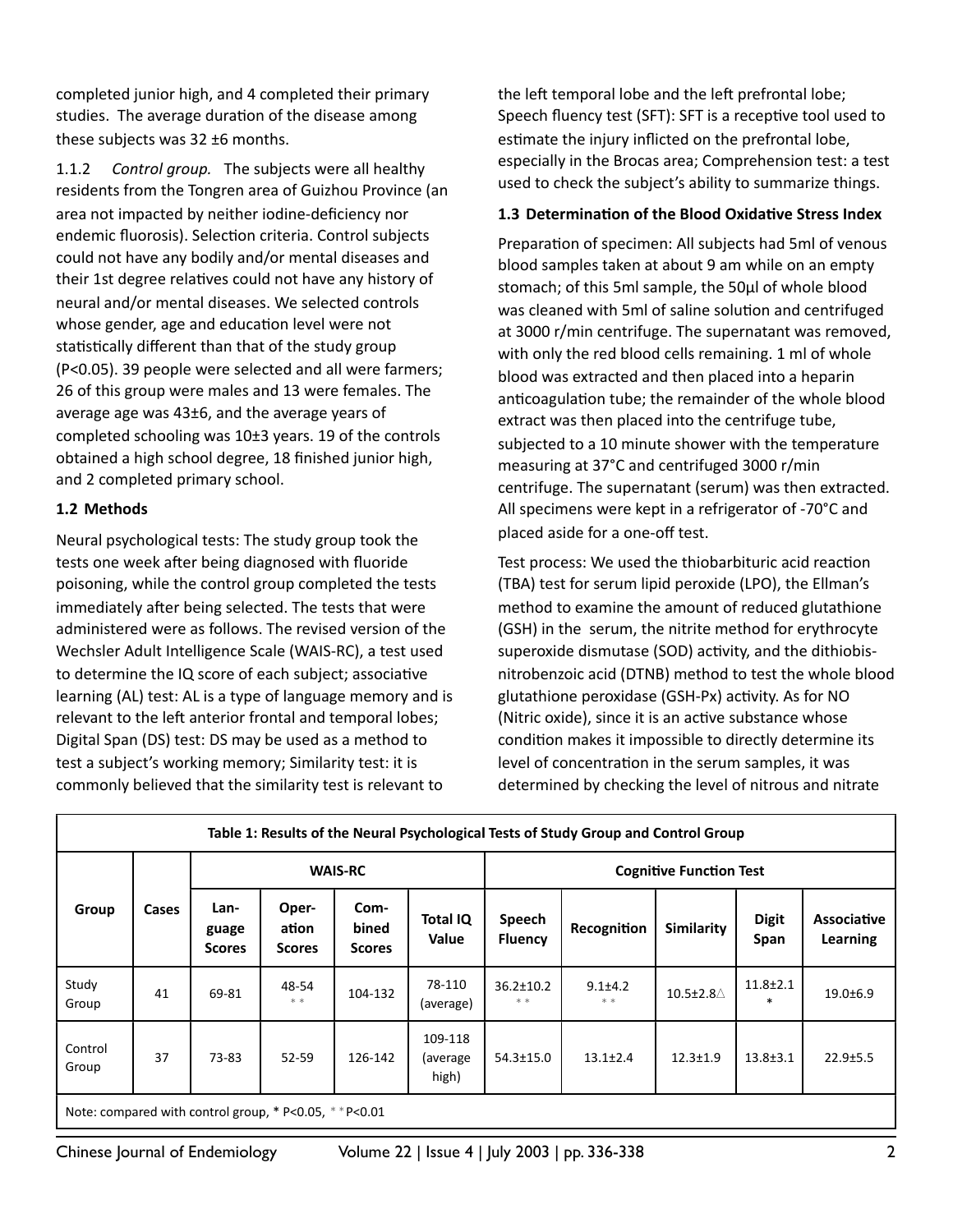$(NO<sub>2</sub><sup>-</sup>/NO<sub>3</sub><sup>-</sup>)$  in serum. Copper cadmium reduction method was used to figure out the amount of  $NO<sub>2</sub>$ /NO<sub>3</sub>.

## **2.Results**

### **2.1 Neural Psychological Testing**

See Table 1.

# **2.2 Oxidative Stress Index**

Among the parameters of oxidative stress between the study group and the control group, the SOD and NO results were found to have statistically significant differences (P<0.01), whereas the remaining indices did not have statistically significant differences. Please refer to Table 2 for more details.

## 2.2 A simplistic correlative analysis of the study group's cognitive function and oxidative stress index

The concentration of NO found demonstrates a significant but negative correlation to the similarity test. The samples' SOD activity showed a significant but negative correlation with the similarity and digit span tests. This indicates that the injury caused to the cognitive function found in patients diagnosed with fluoride poisoning is relevant to SOD and NO. For more details, please refer to Table 3.

### **3. Discussion**

Among those suffering from chronic fluorosis, research has found that certain injuries occur to bodily functions, with the biological basis for these injuries relevant to the increase in the oxidative stress level of brain tissue caused by long-term consumption of excess fluorine. [2] In particular, active oxygen produced by oxidative stress

| Table 2: Comparison of oxidative stress indices of study group and control group (x±s) |                    |          |                            |                   |                 |           |  |  |
|----------------------------------------------------------------------------------------|--------------------|----------|----------------------------|-------------------|-----------------|-----------|--|--|
| Group                                                                                  | Number of<br>Cases | SOD (Hb) | <b>GSH</b><br>(n mol/g Hb) | $GSH-Px (U/g)$    | LPO (m mol/L)   | <b>NO</b> |  |  |
| Study group                                                                            | 41                 | 679±81*  | $1.32 + 0.20$              | $0.076 \pm 0.014$ | $2.69 \pm 0.60$ | $53±31*$  |  |  |
| Control group                                                                          | 39                 | 789±79   | $1.40{\pm}0.40$            | $0.079 \pm 0.020$ | $2.71 \pm 0.60$ | 46±18     |  |  |
| Note: compared with control group $*P<0.01$                                            |                    |          |                            |                   |                 |           |  |  |

Note: compared with control group, \*P<0.01

| Table 3: Correlation of Oxidative Stress Indices to Cognitive Function Test Results of Study Group |                                |                       |                   |            |                                |  |  |  |  |
|----------------------------------------------------------------------------------------------------|--------------------------------|-----------------------|-------------------|------------|--------------------------------|--|--|--|--|
|                                                                                                    | <b>Cognitive Function Test</b> |                       |                   |            |                                |  |  |  |  |
| Group                                                                                              | Speech<br>fluency              | Recognition           | <b>Similarity</b> | Digit span | <b>Associative</b><br>learning |  |  |  |  |
| SOD                                                                                                | $-0.177$                       | $-0.137$              | $-0.403*$         | $-0.420*$  | $-0.269$                       |  |  |  |  |
| <b>GSH</b>                                                                                         | $-0.189$                       | $-0.162$              | $-0.086$          | $-0.097$   | $-0.121$                       |  |  |  |  |
| GSH-Px                                                                                             | $-0.091$                       | $-0.087$              | $-0.004$          | $-0.117$   | $-0.152$                       |  |  |  |  |
| <b>LPO</b>                                                                                         | $-0.022$                       | $-0.107$              | $-0.094$          | $-0.231$   | $-0.363$                       |  |  |  |  |
| <b>NO</b><br>$-0.079$                                                                              |                                | $-0.431*$<br>$-0.091$ |                   | $-0.306*$  | $-0.161$                       |  |  |  |  |
| Note: the figure in the table is correlation (r value); the hypothesis test for r value, * P<0.05  |                                |                       |                   |            |                                |  |  |  |  |